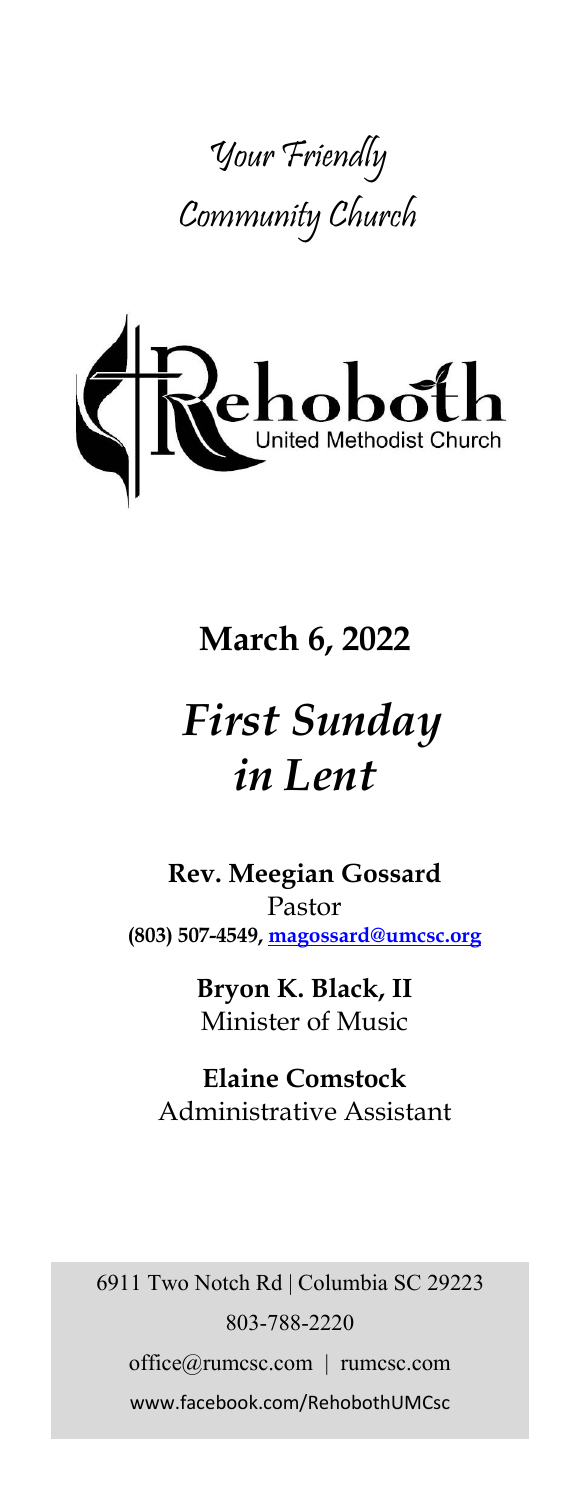#### **ORDER OF WORSHIP**

**PRELUDE** "When I Survey the Wondrous Cross"

### **WELCOME**

**& ANNOUNCEMENTS** Bill Rose

### **\*CALL TO WORSHIP**

Leader: Jesus began his ministry to the world, led by the Spirit into the wilderness.

**People: As we begin our Lenten journey, let us be led by the Spirit, even into the uncomfortable places.**

Leader: In those forty days, and in that place, Jesus was faced with hunger, doubt and temptation.

**People: As we seek to follow Jesus, we would be led, even into the uncomfortable choices.**

Leader: Jesus left the wilderness, faithful and obedient to God, rejoicing in the One in whom he trusted.

**People: As we continue on our path to faithfulness, we will be led by our Christ, rejoicing in the Lord our God.**

**\*HYMN UMH #298**

"When I Survey the Wondrous Cross"

#### **\*PRAYER OF THE DAY**

**God Most High, thank you for signs of your power and grace, shown to us even in the wilderness. Give us the courage to stand firm in your Word in every time of trial and testing, that we may enter the land of your freedom and receive the salvation you so generously give; through Jesus Christ our Lord. Amen.**

**CHILDREN'S MOMENT** Diane Horn

#### **PASTORAL PRAYER**

**OFFERING**

**OFFERTORY ANTHEM RUMC Choir**  "I Love You, O My God Most High"

### **\*DOXOLOGY UMH #95**

**\*GOSPEL READING NT #57**

Luke 4:1-13

**SERMON** "An Opportune Time"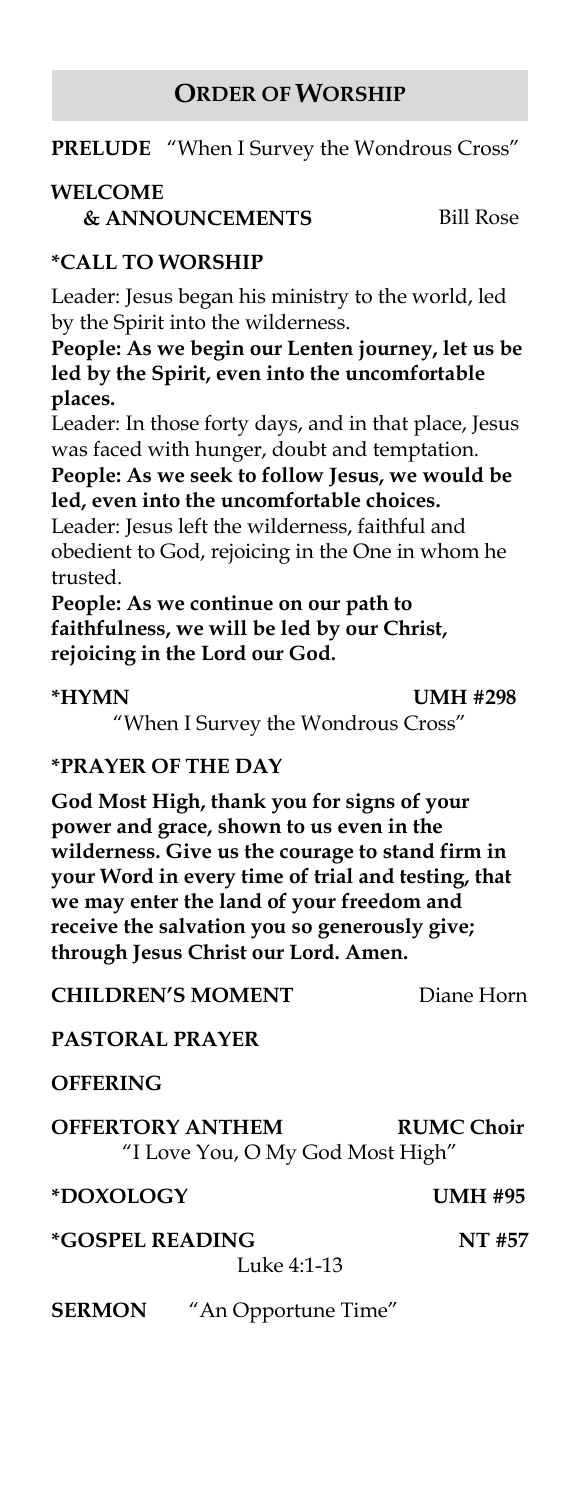#### **HOLY COMMUNION UMH #12**

**\*HYMN OF INVITATION FWS #2113** 

"Lamb of God"

#### **INVITATION TO CHRISTIAN DISCIPLESHIP**

The altar is open for prayer. If you would like the pastor to pray with you, please so indicate. The doors of our church are open if anyone wants to join by profession of faith or by transfer.

#### **\*BENEDICTION**

#### AMEN RESPONSE #898

#### **POSTLUDE** "Cornerstone"

*\*Please stand as you are able.*

#### **WELCOME GUESTS**

We welcome you to our worship service this morning. If you are visiting, please complete a visitor's card located in your pew and place it in the offering plate.

Pastor Meegian will be leading us in a Lenten study beginning on Wednesday, March 9, at 10 am in the Crossroads SS room. She will also offer the study beginning Monday, March 14, at 6:30 pm via ZOOM. The study will be on the prodigal son, and the books cost \$5.00 each.

> "The Week That Changed the World" Easter Drive-Thru Drama April 8 & 9 from 7–8:30 pm. **We need your help!**